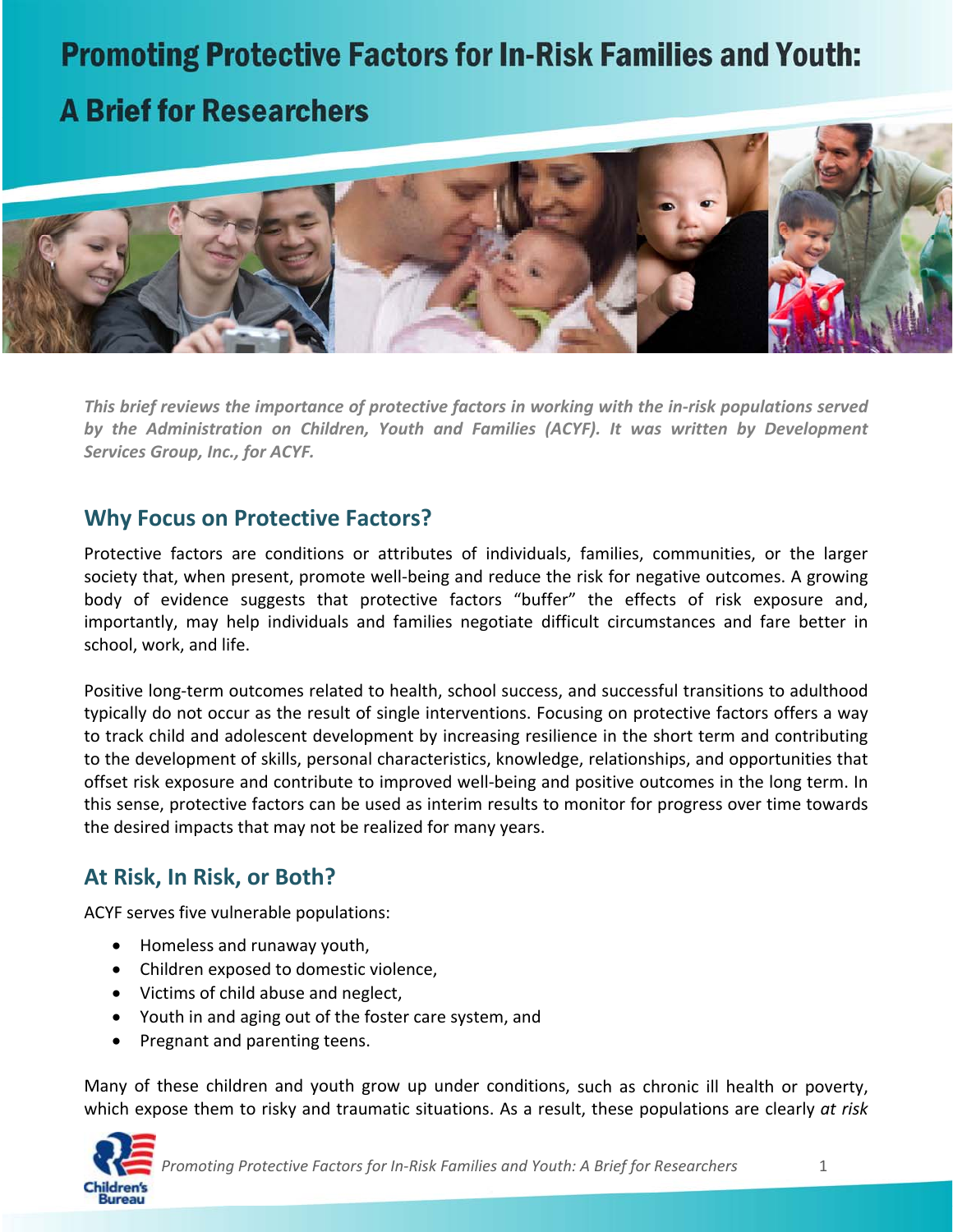for negative outcomes. At the same time, many of the children and families served by ACYF are considered to be *in risk* because they have already experienced one or more negative outcomes: homelessness, running away, abuse and neglect, exposure to domestic violence, placement in out‐of‐ home care, and teen pregnancy and parenting.

*To address the broad spectrum of ACYF programs and populations, ACYF commissioned a literature review and expert consultation project to distill findings specifically relevant across the five populations served by ACYF*. The findings presented here are based on a comprehensive review of current research linking protective factors to well‐being in the five populations served by ACYF. The review included the following steps: identification of empirical studies via keyword search and input from a national expert panel; assessment, using a rating tool, of each study's strength of research design and evidence; aggregation of findings across studies by factor and population; and periodic presentations of the findings to a national expert panel and incorporation of panel comments. The final step resulted in an assessment of the level of influence a particular factor had for each specific population, as supported by the current literature.

The review was guided by the following questions:

- What is the nature of protective factors for children and youth served by ACYF–funded strategies?
- What is the strength of evidence pertaining to protective factors?
- Which protective factors are most likely to be amenable to change in the context of programs and policies offered by ACYF?

### **Lessons from the Research Literature**

*Findings provide a foundation for understanding protective factors among children and youth impacted by ACYF initiatives.* The documentation of protective factors for in‐risk children and youth is important because it offers an initial empirical foundation to develop, enhance, implement, and test interventions in the context of ACYF–funded programs and initiatives.

*Protective factors for in‐risk populations occur at the individual, relationship, and community levels of influence.* Findings from the review confirm the importance of working to impact individual skills and knowledge, focusing on nurturing relationships, and increasing supports and opportunities available in the broader community. Table 1 shows protective factors by level of influence across ACYF populations.

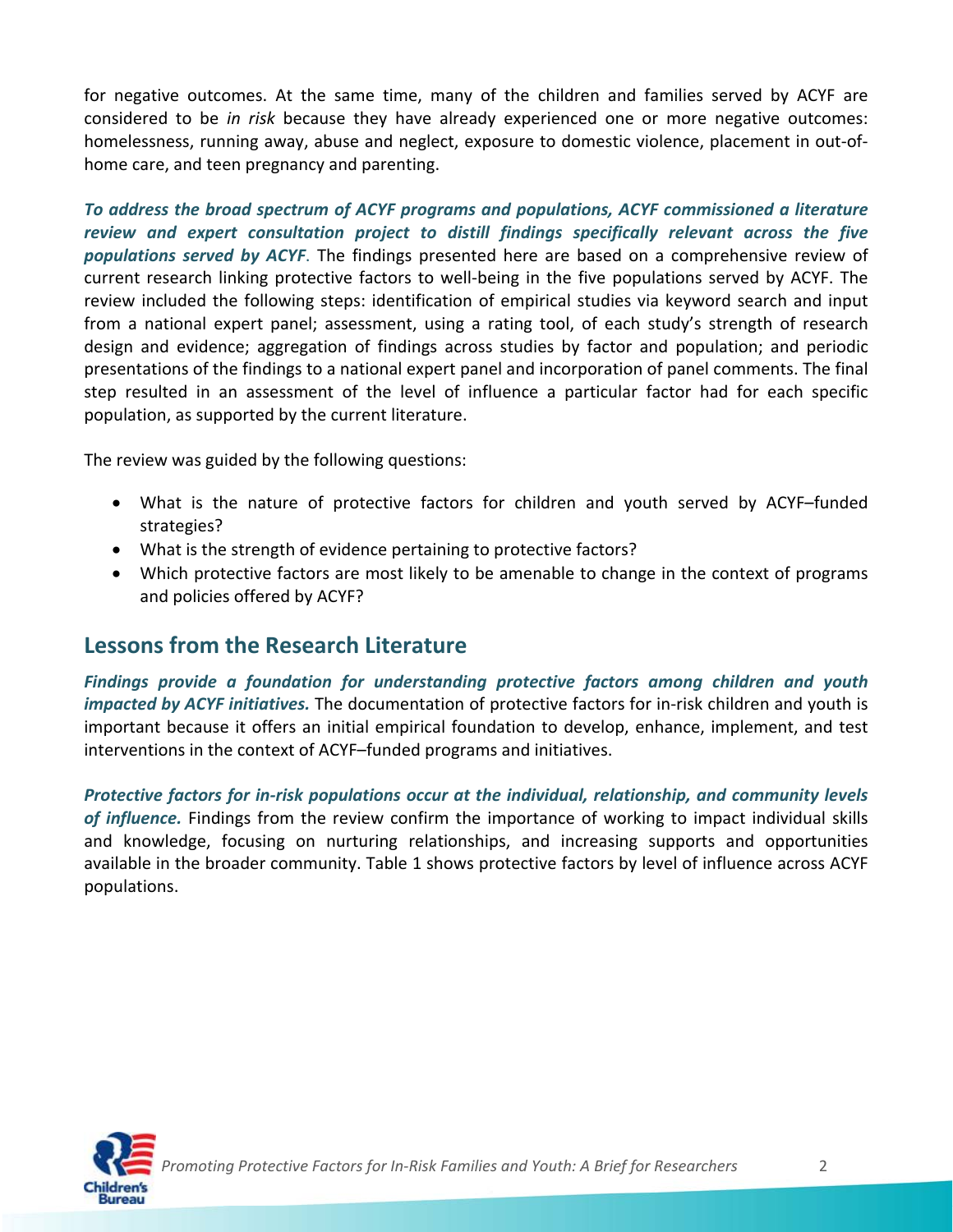### **Table 1. Protective Factors for ACYF Populations by Level of Influence**

|                                       | Runaway/<br><b>Homeless</b><br>Youth | Youth<br><b>Exposed to</b><br><b>Domestic</b><br><b>Violence</b> | Youth in or<br><b>Transitioning</b><br><b>Out of Foster</b><br>Care | <b>Victims of</b><br><b>Child Abuse</b><br>and Neglect | Pregnant<br>and<br><b>Parenting</b><br><b>Teens</b> |
|---------------------------------------|--------------------------------------|------------------------------------------------------------------|---------------------------------------------------------------------|--------------------------------------------------------|-----------------------------------------------------|
| <b>Individual Level</b>               |                                      |                                                                  |                                                                     |                                                        |                                                     |
| <b>Characteristics</b>                |                                      |                                                                  |                                                                     |                                                        |                                                     |
| Positive self-image                   | $\ast$                               |                                                                  |                                                                     | $\ast$                                                 | $***$                                               |
| Sense of purpose                      | $\ast$                               | $\ast$                                                           | $\ast$                                                              | ***                                                    | $***$                                               |
| Sense of optimism                     | $\ast$                               | $\ast$                                                           | $\ast$                                                              | **                                                     | ***                                                 |
| Agency (self-efficacy)                | $\ast$                               |                                                                  | $\ast$                                                              | ***                                                    | ***                                                 |
| Cognitive ability (intelligence)      |                                      |                                                                  | **                                                                  | **                                                     | ***                                                 |
| <b>Skills and Developmental Tasks</b> |                                      |                                                                  |                                                                     |                                                        |                                                     |
| Self-regulation skills                | $\ast$                               | ***                                                              | ****                                                                | ****                                                   | $\ast$                                              |
| <b>Relational skills</b>              | $\ast$                               | $***$                                                            | ****                                                                | ****                                                   | ***                                                 |
| Problem-solving skills                | $\ast$                               | ***                                                              | **                                                                  | ****                                                   | ***                                                 |
| Academic skills                       |                                      |                                                                  | ***                                                                 | $\ast$                                                 | ***                                                 |
| Involvement in positive activities    |                                      |                                                                  | **                                                                  | ***                                                    | ****                                                |
| <b>Relationship Level</b>             |                                      |                                                                  |                                                                     |                                                        |                                                     |
| Parenting competencies                | $\ast$                               | ****                                                             | ****                                                                | ****                                                   | ****                                                |
| Parent or caregiver well-being        | $\ast$                               | ***                                                              | **                                                                  | ****                                                   | *                                                   |
| Positive peers                        | **                                   | $\ast$                                                           | *                                                                   | ****                                                   | ****                                                |
| Caring adult(s)                       | $\ast$                               |                                                                  | ***                                                                 | $\ast$                                                 | ****                                                |
| Living with family members            |                                      |                                                                  | ****                                                                |                                                        | ****                                                |
|                                       |                                      |                                                                  |                                                                     |                                                        |                                                     |
| <b>Community Level</b>                |                                      | ***                                                              | ***                                                                 | ***                                                    | ****                                                |
| Positive school environment           | $\ast$                               |                                                                  | $\ast$                                                              | ***                                                    | ****                                                |
| Positive community environment        |                                      |                                                                  | ***                                                                 | ****                                                   |                                                     |
| Stable living situation               | **                                   |                                                                  | **                                                                  | $\ast$                                                 | ****                                                |
| Economic opportunities                |                                      |                                                                  |                                                                     |                                                        |                                                     |

\*Emerging Evidence: Preponderance of findings generated by cross-sectional studies, case studies, or qualitative investigations with nonrepresentative samples.

**\*\*Limited Evidence:** Preponderance of findings generated by a single longitudinal study (significant findings with small, medium, or large effect sizes).

**\*\*\*Moderate Evidence:** Consistent findings that are generated by two or more longitudinal studies (significant finding with small, medium, or large effect sizes).

**\*\*\*\*Strong Evidence:** Findings generated from one or more experimental or well‐conducted quasi‐experimental studies that demonstrate a significant effect on a protective factor and an outcome (e.g., findings demonstrate that the experimental effect on an outcome is mediated by the effect of a protective factor).

Note: The absence of an asterisk (\*) indicates an absence of studies and/or evidence for a particular protective factor and population.



Promoting Protective Factors for In-Risk Families and Youth: A Brief for Researchers 3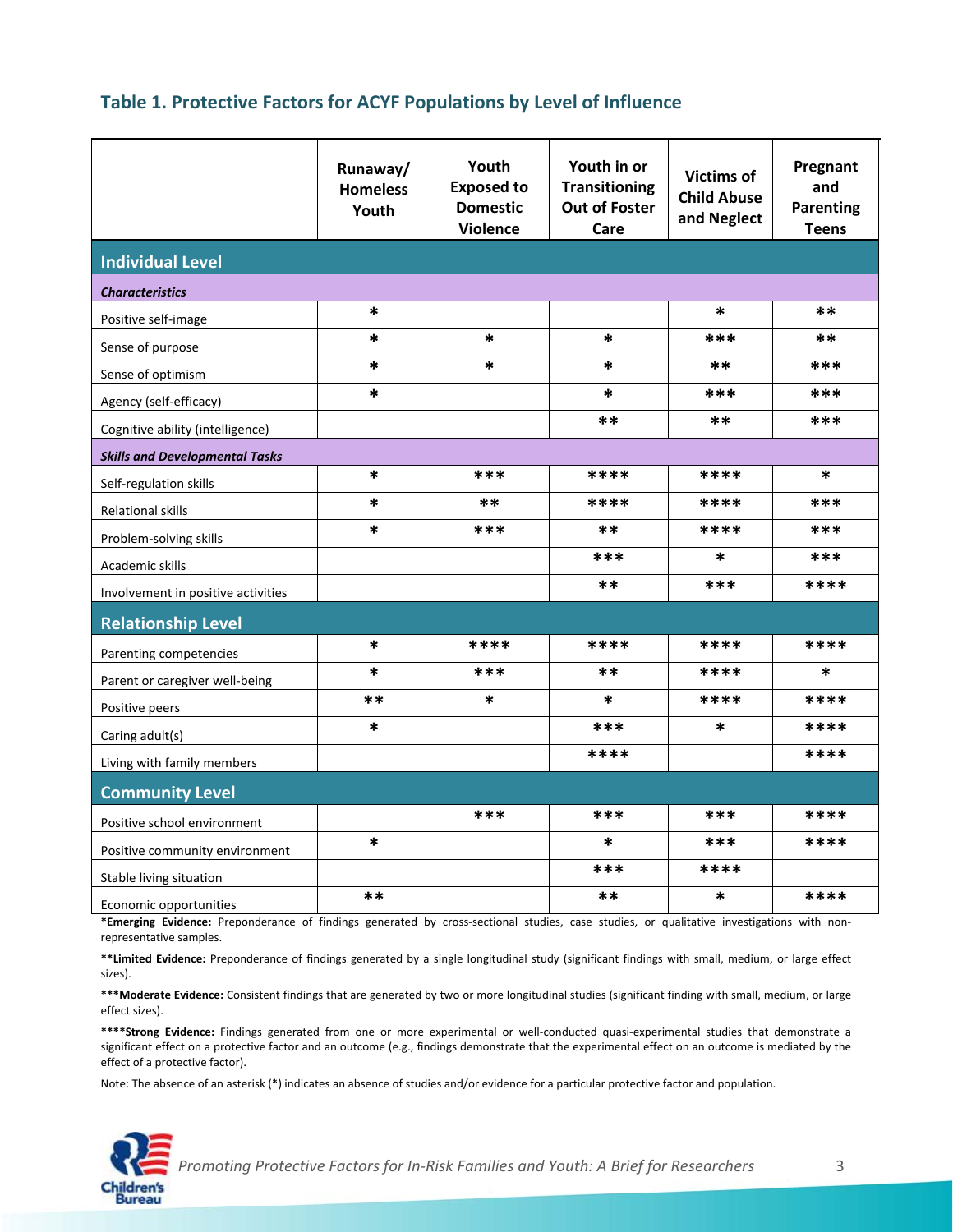*Evidence of protective factors for in‐risk populations is strongest for the developmental period of adolescence.* While 10 protective factors could be identified based on the strength of the evidence, the scope and number of studies in this review did not provide sufficient evidence to draw conclusions about the salience of protective factors for all developmental stages. One exception to this trend, however, was for adolescent populations. A majority of studies examined protective factors among children and youth over the age of 12.

Still a growing body of literature suggests that developmental stage is an important consideration for which protective factors are most salient or most responsive. Recent evidence of neurological and cognitive factors is concentrated on infancy and early childhood. Many social and behavioral theories state that family protective factors are particularly important during early and middle childhood. Community‐level factors reflected by the stability of children's living situations are important during infancy and early childhood. The availability of economic resources and opportunities are most salient for adolescent and young adult populations. As addressed below, further research is needed in this area to fully understand the importance of specific protective factors across developmental stages.

### *Additional research is necessary to further understand the way in which protective factors affect the major outcomes of interest to ACYF. Among the challenges confronting the field:*

- Definitions, applications, and measures of protective factors are inconsistent across studies. Variation in the use of these factors limits the ability to interpret and generalize evidence of protective factors across focus populations. Variation in the focus of studies aimed at understanding protective factors means that certain factors have been studied in far greater detail than others. For example, a considerable number of investigations have focused on individual and family protective factors, while relatively few studies have examined the effects of community‐level protective factors on children and families served by ACYF. Findings from this review should be considered in this context.
- Most studies of protective factors among young people have been conducted with at-risk youth or have addressed the onset of individual problems such as delinquency or substance abuse. Comparatively few studies of protective factors have been conducted with samples of *in‐risk* children and youth like those served by ACYF, for whom the issue is not prevention of a problem but coping with or transitioning through one or more extant problem situations. At the same time, the distinction between *at‐risk* and *in‐risk* youth is not always clear.
- Knowledge of the change mechanisms and mediating or moderating roles performed by protective factors is at an early stage. Evidence suggests that protective factors are cumulative in their effects. However, the mediating and moderating mechanisms of any given protective factor are not well understood.
- Current research on protective factors and resilience does not sufficiently account for cross‐ cultural and gender‐specific factors, processes, or mechanisms.

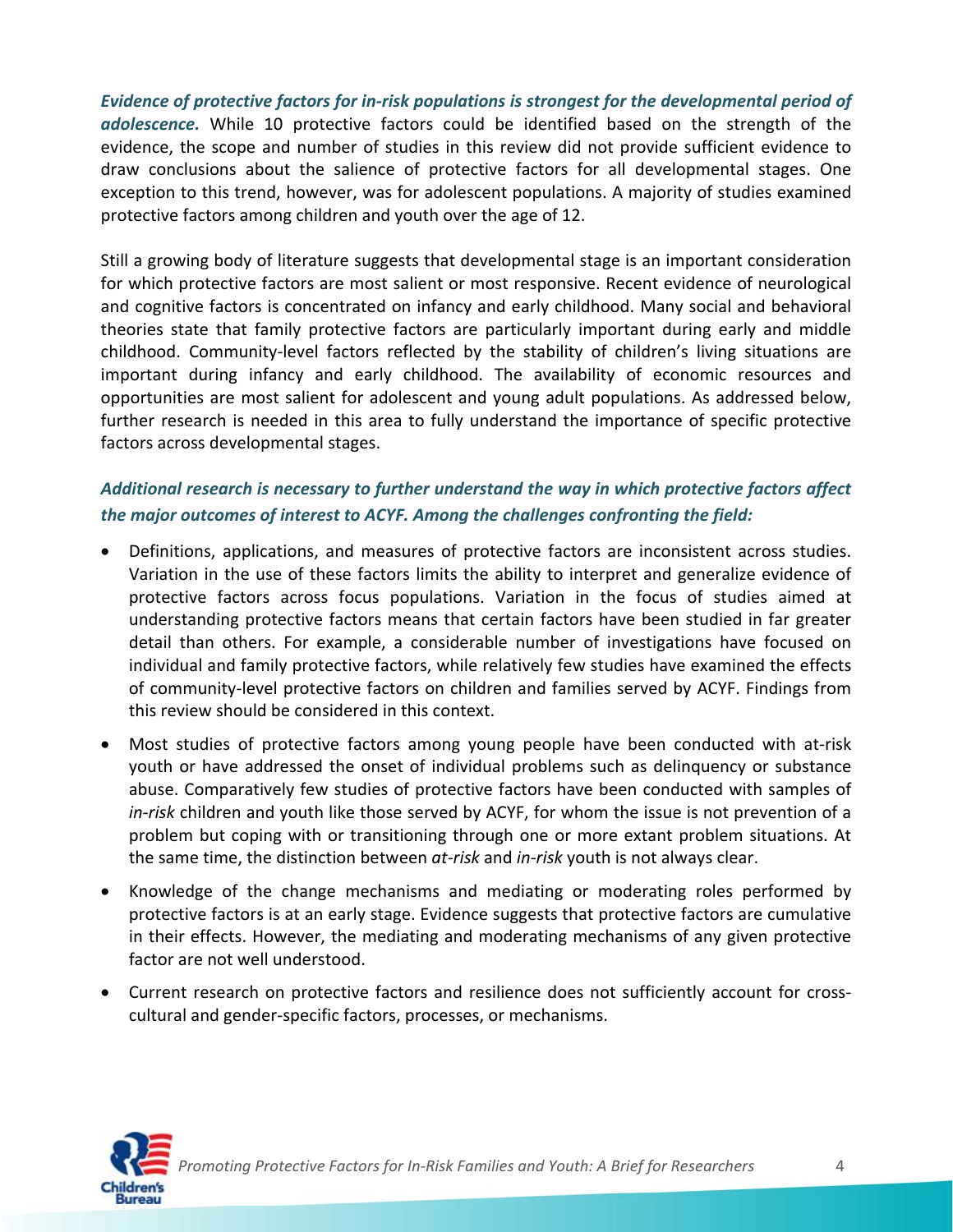# **Protective Factors with the Strongest Levels of Evidence Across In‐Risk Populations**

An analysis based on evidence and programmatic considerations resulted in the identification of a subset of protective factors with the most empirical support across populations served by ACYF. The following table presents these 10 protective factors with the strongest evidence.<sup>1</sup>

#### *Protective Factors with the Strongest Evidence*

*For homeless and runaway youth, children exposed to domestic violence, victims of child abuse and neglect, youth in and aging out of the foster care system, and pregnant and parenting youth*

*Individual Level Self‐regulation skills Relational skills Problem‐solving skills Involvement in positive activities*

*Relationship Level Parenting competencies Positive peers Caring adults*

*Community Level Positive community environment Positive school environment Economic opportunities*

# **Applying Knowledge of Protective Factors to ACYF Populations**

### **WHICH INDIVIDUAL SKILLS AND CAPACITIES SHOULD WE AIM TO STRENGTHEN IN ORDER TO IMPROVE WELL‐BEING?**

At the individual level, evidence is strongest for the protective nature of self‐regulation skills, relational skills, and problem‐solving skills.

*Self‐regulation skills* refer to a youth's ability to manage or control emotions and behaviors, which can include anger management, character, long‐term self‐control, and emotional intelligence.

*Relational skills* refer to a youth's ability to form positive bonds and connections (e.g., social competence, being caring, forming prosocial relationships) and a youth's interpersonal skills (e.g., communication skills and conflict‐resolution skills).

*Problem‐solving skills* refer to a youth's adaptive functioning skills and ability to solve problems.

Self‐regulation skills, relational skills, and problem‐solving skills are related to positive outcomes such as resiliency, having supportive friends, positive academic performance, improved cognitive functioning, and better social skills. They are also related to reductions in post-traumatic stress disorder, stress, anxiety, depression, and delinquency. Finally, these skills are related to more satisfaction with out-of-home placements and fewer placement disruptions for youth who have been removed from their homes.

<sup>&</sup>lt;sup>1</sup>Protective factors demonstrating evidence with general populations may also be protective for ACYF–specific populations. Omission of a factor does not mean it cannot be protective for these youth; it primarily means that there is no current evidence showing its protective nature for this particular population based on this literature review. A comprehensive table showing *all* protective factors by ACYF population is found in the full report.



\_\_\_\_\_\_\_\_

Promoting Protective Factors for In-Risk Families and Youth: A Brief for Researchers 5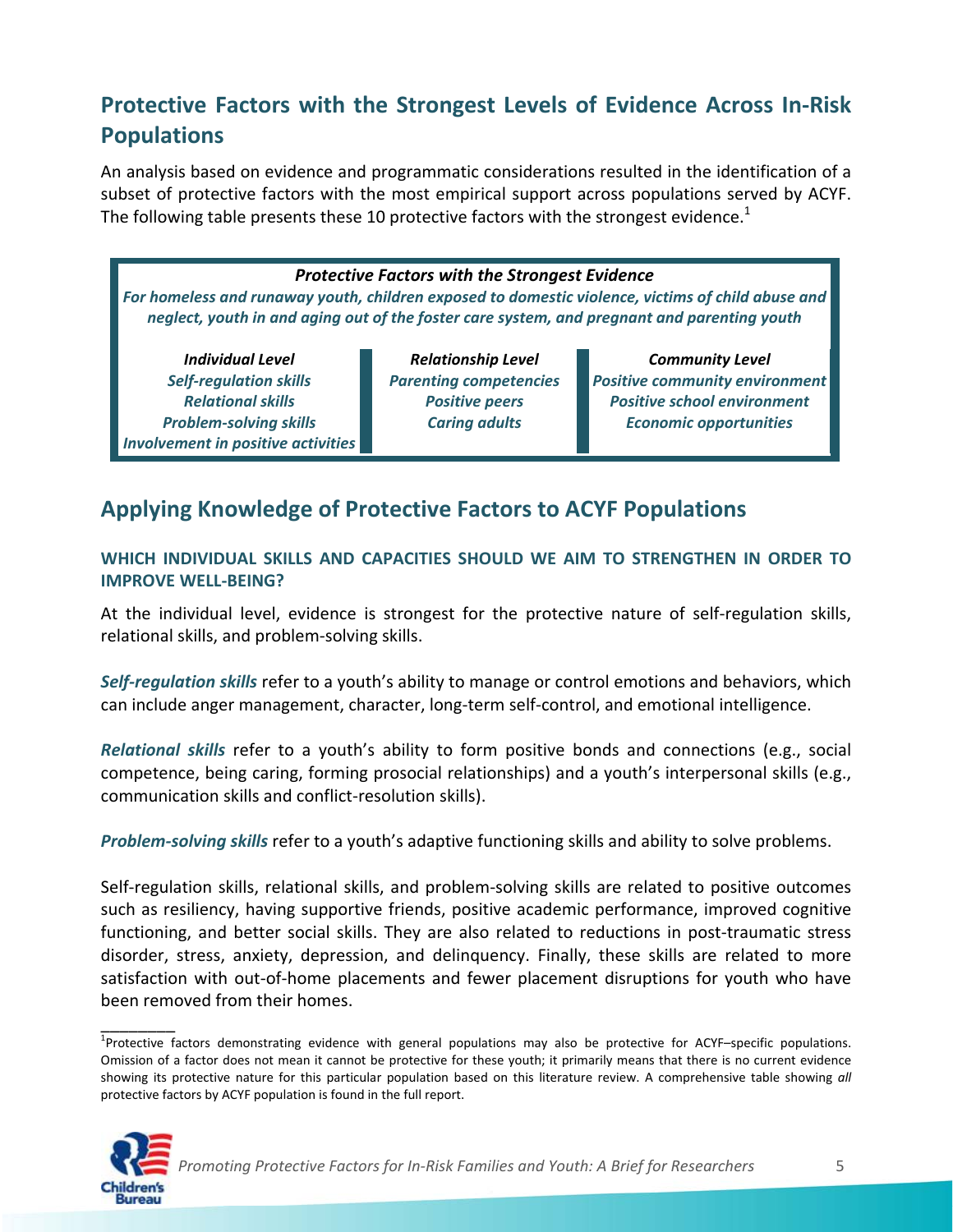Another protective factor with strong evidence at the individual level is **involvement in positive activities,** which refers to a child's school connectedness, commitment, and engagement as well as older youth having a job or participating in job training opportunities. Involvement in positive activities is associated with lower levels of antisocial and general problem behavior, reductions in repeat pregnancies, higher socioeconomic status, and resiliency.

### **HOW CAN PARENTS, GUARDIANS, OTHER ADULTS, AND PEERS CONTRIBUTE TO THE CHILD'S WELL‐BEING?**

At the relationship level, parents, guardians, other adults, and peers can be important sources of protection for children and youth.

For youth of all ages, the *competencies of the parent or guardian* include parenting skills (e.g., establishing clear standards and limits, discipline, knowledge about child development, and proper care) and positive parent–child interactions (e.g., sensitive, supportive, or caring parenting and close relationships between parent and child). These competencies are related to numerous well‐ being outcomes such as increases in self‐esteem, lower risk of antisocial behavior, lower likelihood of running away and teen pregnancy, reductions in child behavior problems, increases in social skills, better psychological adjustment, and reductions in internalizing behaviors. Also, for children in out-of-home placements, improvements in parenting competencies have been associated with being reunited with their parents.

The *presence of a caring adult* in the life of a young person is particularly important for teens and young adults. These caring adults are often program staff or home visitors but can also be caring adults in the community, mentors, advocates, teachers, or extended family members. The presence of a caring adult is related to numerous positive outcomes including greater resilience, lower stress, less likelihood of arrest, reductions in homelessness, higher levels of employment, less delinquent conduct, favorable health, less suicidal ideation, and reductions in rapid repeat pregnancies and better outcomes for the children or teen mothers.

*Positive relationships with peers* are another source of protection for in‐risk populations and include both support from peers and positive peer norms (such as refraining from drinking or using illegal drugs and peer disapproval of these and other harmful behaviors). Having friendships and support from peers is related to reductions in depressive symptoms, more empathetic parenting attitudes (among teen mothers), and higher self‐esteem. Positive peer norms is related to reductions in rapid repeat pregnancies, less alcohol, tobacco and other drug use, lower levels of sexual activity, less antisocial and delinquent behavior, more success in school, and more helping of others. Ensuring that our children and youth have positive peers can be achieved by building connections and interaction with groups that are engaged in positive activities.

Other protective factors at the relationship level, such as the well-being of parents/caregivers, show moderate or strong evidence for selected ACYF populations.

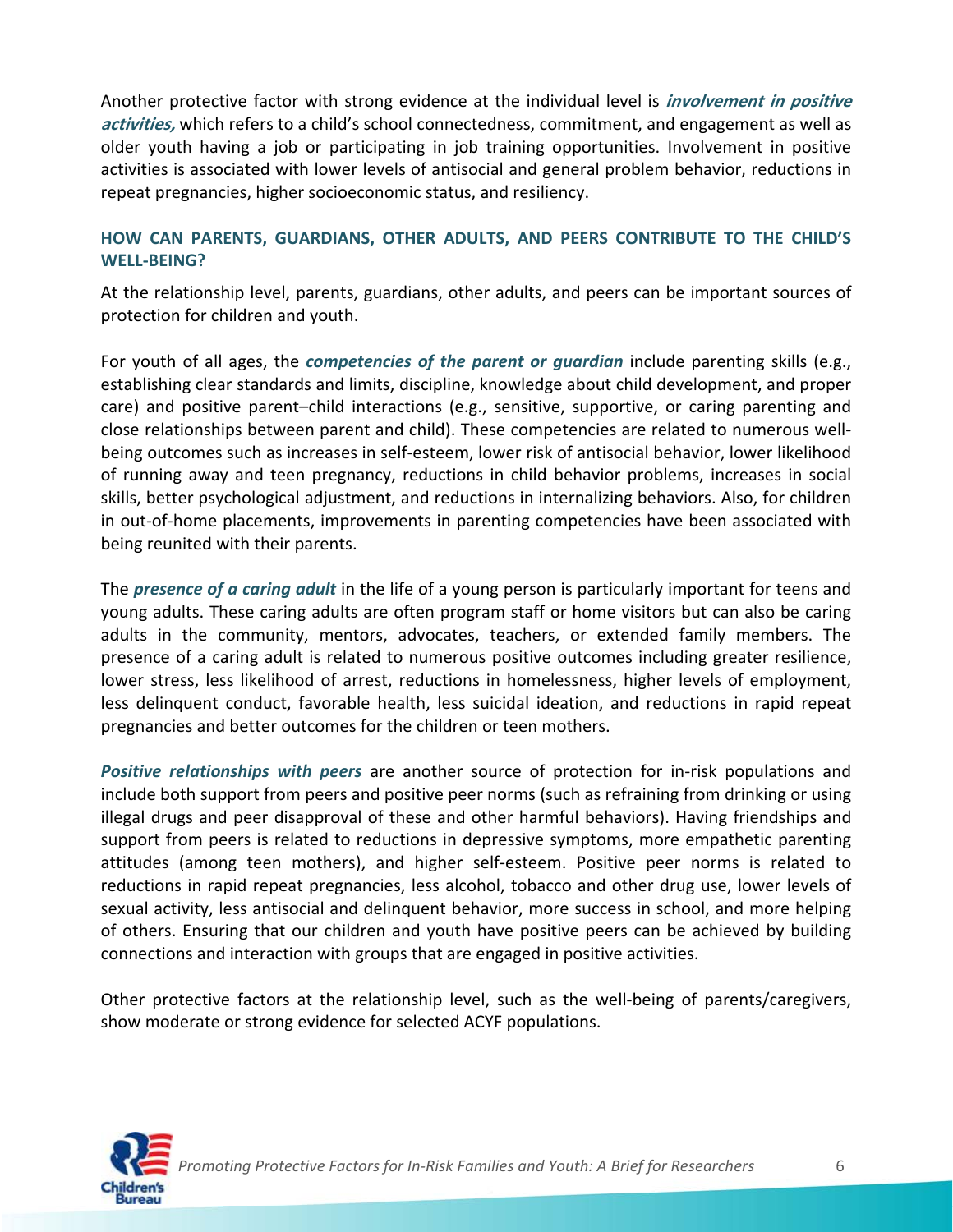#### **HOW CAN WE CREATE A COMMUNITY THAT PROMOTES THE WELL‐BEING OF CHILDREN?**

For the populations served by ACYF, three community‐level factors are particularly important:

A *positive school environment* showed the most evidence at this level. A positive school environment is one with supportive teachers and staff as well as specialized school‐based programming geared toward improving outcomes for these populations. This protective factor is related to reductions in traumatic stress disorder symptoms, depression, psychosocial dysfunction, and dating violence, as well as improvements in school performance and resilience. Two additional protective factors are a *positive community environment*, as defined by neighborhood quality and advantage, community safety, social cohesion, and social network support, and *economic opportunities*, as defined by higher socioeconomic status, employment, and financial support for higher education.

### **Protective Factors Across Multiple Levels of the Social Ecology**

*A general conceptual model for organizing and applying protective factors was developed as part of the research review.* Findings from the literature are summarized into a diagram, below, that depicts the various levels of the social ecology in which protective factors with the strongest levels of evidence are arrayed.



### **Where to Go from Here?**

*Additional research is necessary to further understand the way in which protective factors affect the major outcomes of interest to practitioners and policymakers working to improve outcomes for in‐risk populations.* To meet these challenges, researchers can:

 *Increase basic research on protective factors among in‐risk populations.* Studies of protective factors among children and youth have most often been conducted with at‐risk